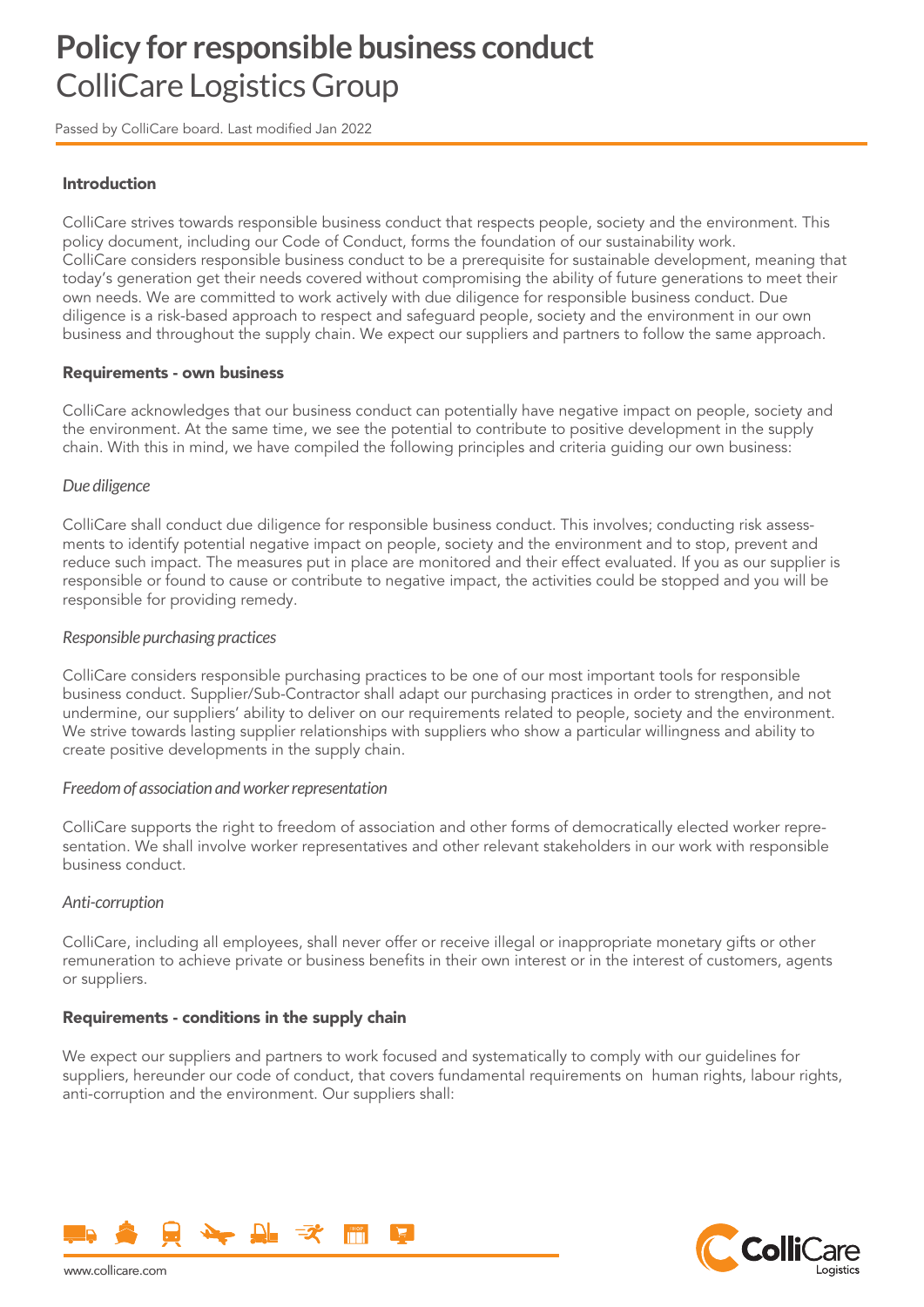Follow our guidelines for suppliers, hereunder the code of conduct.

• Conduct due diligence for responsible business conduct. This involves; conducting risk assessments to identify potential negative impact on people, society and the environment and to stop, prevent and reduce such impact. The measures put in place must be monitored and their effect evaluated. The measures taken must be communicated to those affected by your actions. If the supplier is responsible for the negative impact/damage, they are responsible for providing remedy.

Show willingness and ability to continuous improvement for people, society and the environment through collaboration.

• At the request of ColliCare be able to document how you, as our subcontractor, works to comply with the guidelines.

If the supplier, after several requests, does not show the willingness or ability to comply with the guidelines for suppliers, the contract may be cancelled.

## Principles for responsible business conduct (Code of Conduct)

These principles for responsible business conduct are based on UN and ILO conventions and provide minimum, not maximum standards. The relevant legal framework at the place of production shall be respected. Where national laws and regulations address the same subjects as these guidelines, the most stringent shall apply.

## 1. Forced and compulsory labour (ILO Conventions Nos. 29 and 105)

1.1. There shall be no forced, bonded or prison labour.

1.2. Workers shall not be required to lodge deposits or identity papers with their employer and shall be free to leave their employer after reasonable notice.

# 2. Freedom of Association and the Right to Collective Bargaining (ILO Conventions Nos. 87, 98, 135 and 154)

2.1. Workers, without distinction, shall hav $\stackrel{1}{\circ}$  the right to join or form trade unions of their own choosing and to bargain collectively. The employer shall not interfere with, obstruct, the formation of unions or collective bargaining.

 2.2 Workers' representatives shall not be discriminated and shall have access to carry out their representative functions in the workplace.

2.3 Where the right to freedom of association and/or collective bargaining is restricted under law, the employer shall facilitate, and not hinder, the development of alternative forms of independent and free workers representation and negotiations.

## 3. Child Labour (UN Convention on the Rights of the Child, ILO Conventions Nos. 138, 182 and 79, and ILO Recommendation No. 146)

3.1. The minimum age for workers shall not be less than 15 and comply with the national minimum age for employment, or; the age of completion of compulsory education, whichever of these is higher.

3.3. There shall be no recruitment of child labour defined as any work performed by a child younger than the age(s) specified above.

3.4. No person under the age of 18 shall be engaged in labour that is hazardous to their health, safety or morals, including night work.

3.5. Policies and procedures for remediation of child labour prohibited by ILO conventions no. 138 and 182, shall be established, documented, and communicated to personnel and other interested parties. Adequate support shall be provided to enable such children to attend and complete compulsory education.

OECD, «Due Diligence Guidance for Responsible Business Conduct», 2018.





www.collicare.com

1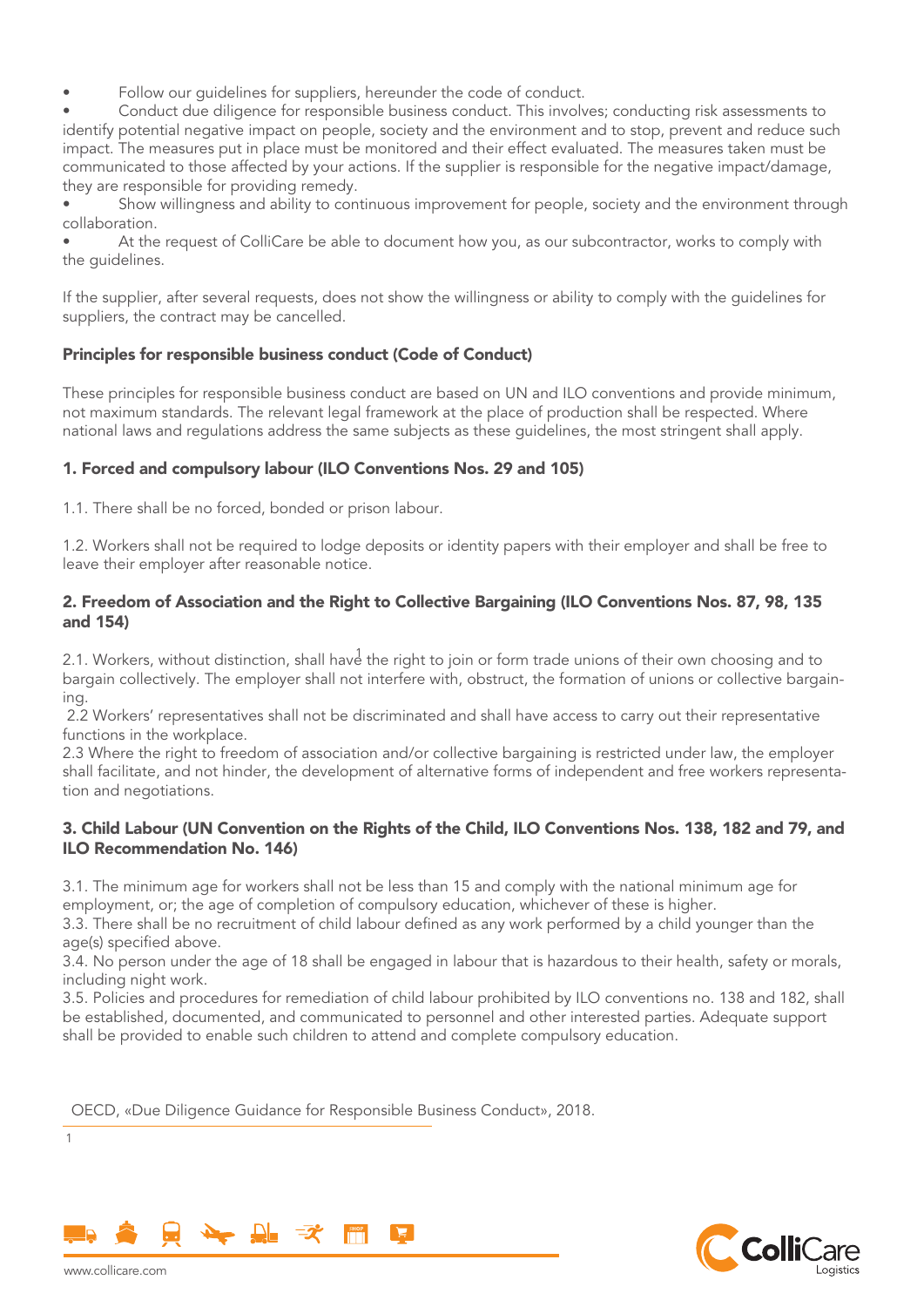# 4. Discrimination (ILO Conventions Nos. 100 and 111 and the UN Convention on Discrimination Against Women)

4.1. There shall be no discrimination at the workplace in hiring, compensation, access to training, promotion, termination or retirement based on ethnic background, caste, religion, age, disability, gender, marital status, sexual orientation, union membership or political affiliation.

4.2. Measures shall be established to protect workers from sexually intrusive, threatening, insulting or exploitative behaviour, and from discrimination or termination of employment on unjustifiable grounds, e.g. marriage, pregnancy, parenthood or HIV status.

# 5. Harsh or Inhumane Treatment (UN Covenant on Civil and Political Rights, Art. 7)

5.1. Physical abuse or punishment, or threats of physical abuse, sexual or other harassment and verbal abuse, as well as other forms of intimidation, is prohibited.

# 6. Health and Safety (ILO Convention No. 155 and ILO Recommendation No. 164)

6.1. The working environment shall be safe and hygienic, bearing in mind the prevailing knowledge of the industry and of any specific hazards. Hazardous chemicals and other substances shall be carefully managed. Adequate steps shall be taken to prevent accidents and injury to health arising out of, associated with, or occurring in, the course of work, by minimizing, so far as is reasonably practicable, the causes of hazards inherent in the working environment.

6.2. Workers shall receive regular and documented health and safety training, and such training shall be repeated for new or reassigned workers.

6.3. Access to clean toilet facilities and to potable water, and, if appropriate, sanitary facilities for food storage shall be provided.

6.4. Accommodation, where provided, shall be clean, safe and adequately ventilated, and shall have access to clean toilet facilities and potable water.

# 7. Wages and Contract (ILO Convention No. 131)

7.1. Wages and benefits paid for a standard working week shall as minimum meet national legal standards or industry benchmark standards, whichever is higher. Wages should always be enough to meet basic needs, including some discretionary income.

7.2. All workers shall be provided with a written and comprehensible contract outlining their wage conditions, method of payments and working hours before entering employment.

7.3. Deductions from wages as a disciplinary measure shall not be permitted.

# 8. Working Hours (ILO Convention No. 1 and 14)

8.1. Working hours shall comply with national laws and benchmark industry standards, and not more than prevailing international standards.

8.2. Workers shall be provided with at least one day off for every 7 day period

8.3. Overtime shall be limited and voluntary, and shall not exceed 12 hours pr week. For all drivers, rest and driving time regulations in line with national laws and regulations shall be respected.

8.4. Workers shall always receive overtime pay for all hours worked over and above the normal working hours (see 8.1 above), minimum in accordance with relevant legislation.

# 9. Regular Employment (ILO Convention No. 95, 158, 175, 177 and 181)

9.1. Obligations to employees under international conventions, national law and regulations concerning regular employment shall not be avoided through the use of short term contracting (such as contract labour, casual labour or day labour), sub-contractors or other labour relationships.

9.2. All workers are entitled to a contract of employment in a language they understand.